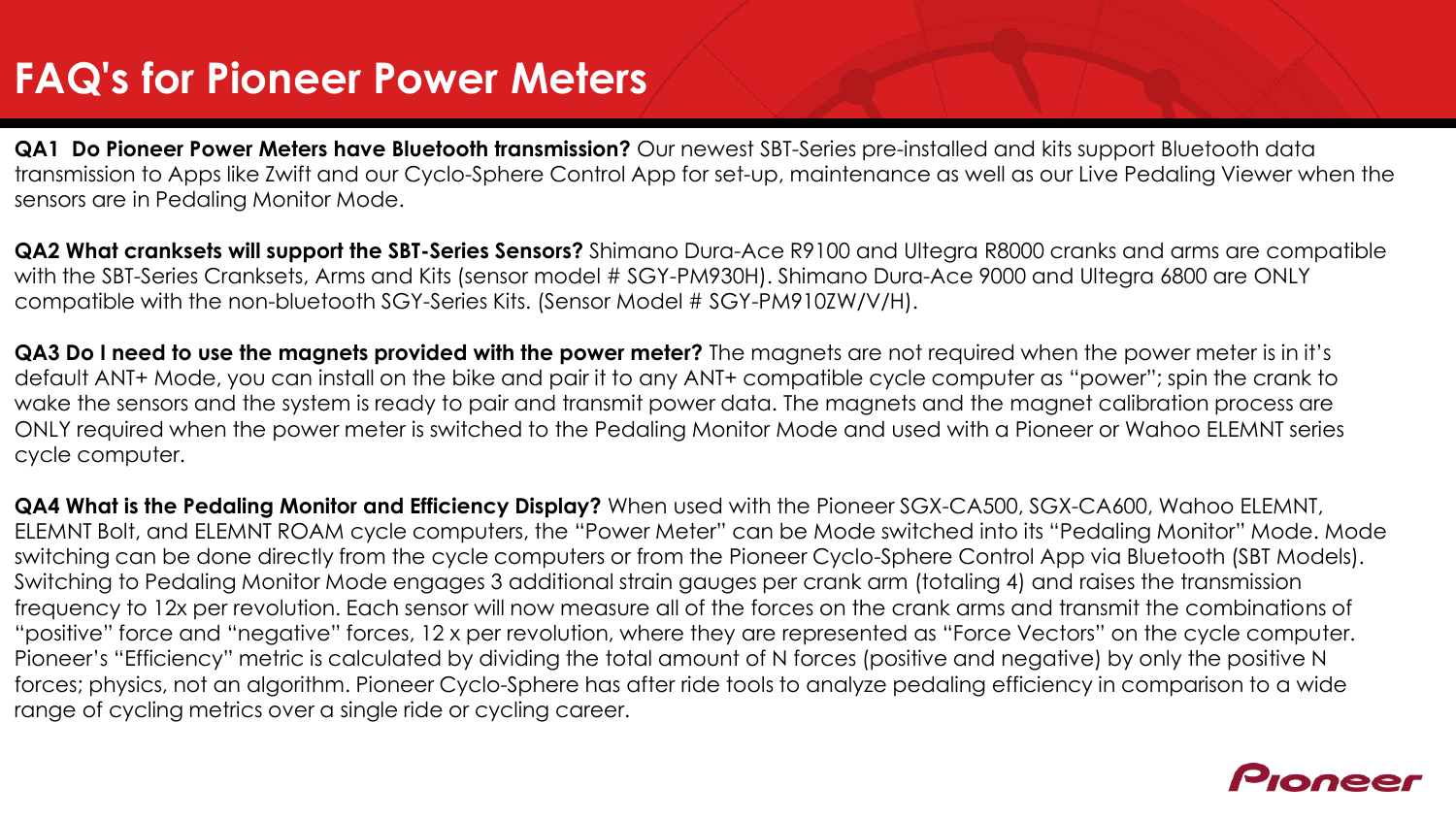### **FAQ's for Pioneer Power Meters**

**QA5 What is the benefit of seeing these "Force Vectors" and the Efficiency Metric?** In real time (while riding), the force vectors will show you the direction and amplitude of the forces being applied to the crank arm(s) clearly showing the rider where positive power is being produced but more importantly, where forces are "wasted" but valuable kilojoules. This "visual" cue along with the corresponding Efficiency number or avg. become additional power metrics that provide a powerful tool to maximize energy conservation and improve pedaling techniques for a wide variety of real world cycling scenarios. For post ride analysis, Pioneer's Cyclo-Sphere website offers tools to view a riders Force Vector chart over time or distance and compare what their pedal stroke "looked like" and how Efficient the pedal stroke is relative to other ride metrics over the riders entire cycling career. Ie. During a section of high power, efficiency was lower this month, force vectors show an excessive amount of "wasted" force at the 6 o'clock position. Improving pedaling efficiency is intuitive and quickly becomes second nature.

**QA6 How long is the battery life on the power meter?** Pioneer has 180 hours of battery life. CR2032 batteries are easily replaced the with no additional service required. In the event that a battery expires on one leg during a ride, Pioneer has a unique feature that automatically doubles the "Live" side so you can still receive data from that ride event. When you return home and replace the battery, the power meter will return back to dual leg mode.

**QA7 Does Pioneer's Power Meter work on 10 Speed Dura-Ace or Ultegra cranksets?** Pioneer's Power Meters are only compatible with 11 speed Shimano Dura-Ace 9000 & R9100 and Ultegra 6800 and R8000 cranksets.

**QA8 What is the warranty on Pioneer Power Meters?** Pioneer has a 2-year limited parts and labor warranty on its cycle sports products.

**QA9 If I purchase a Single Leg Power Meter or kit, can I ever upgrade to a Dual Leg power meter? Yes.** Pioneer provides a very easy and value added upgrade to dual leg at a later date with the 'Kit" models. When adding the second side, the power meter will easily reconfigure as a dual leg power meter or pedaling monitor.

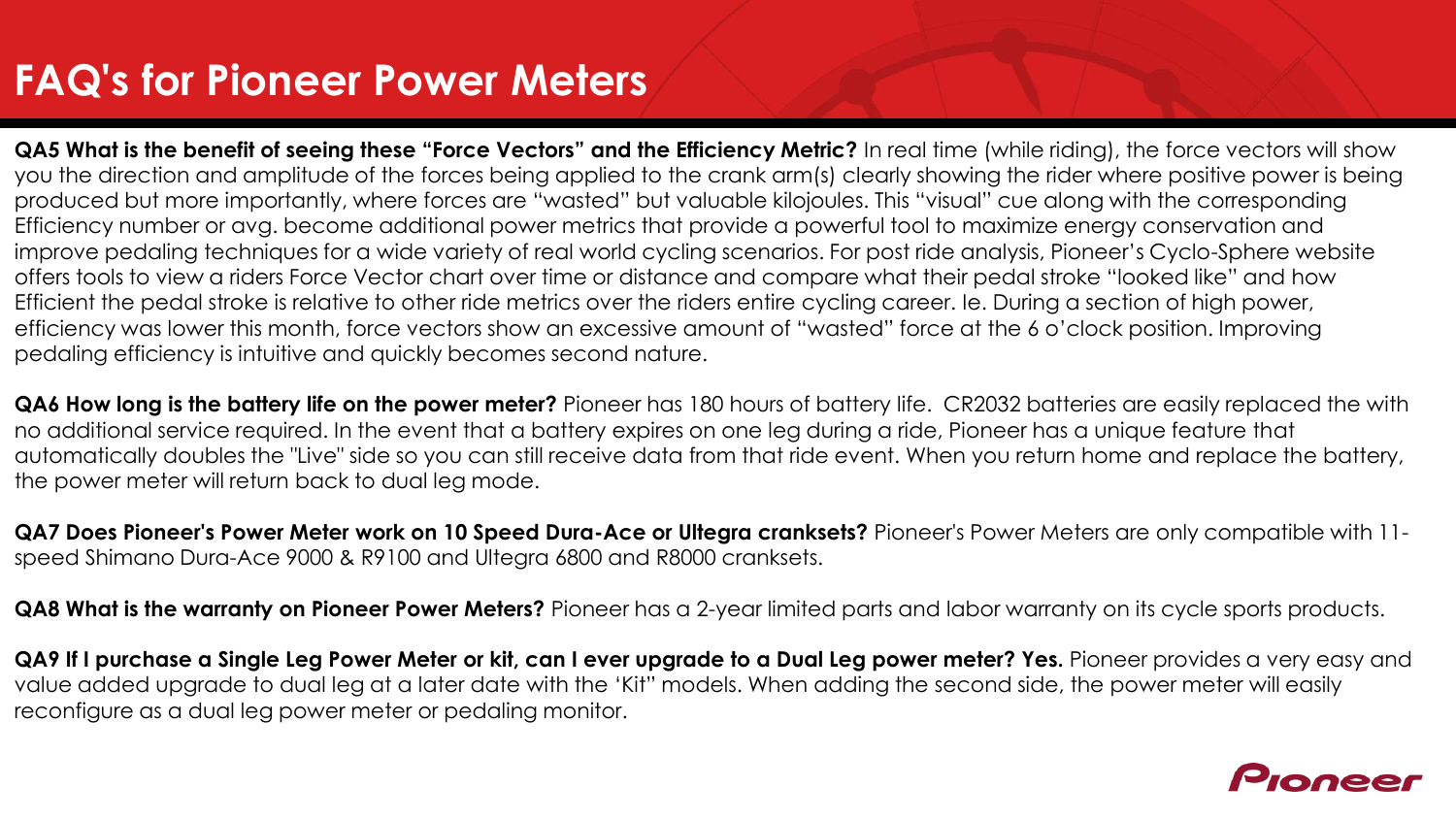# **FAQ's for Pioneer Power Meter Kits**

**QA1 What cranksets and crank arms can Pioneer install power meter sensors on?** SBT-Series Dual, Left, and Drive side sensors are ONLY compatible with Shimano Dura-Ace R9100 and Ultegra R8000 cranksets and arms. Our SGY-Series Dual, Left, and Drive side sensors are compatible with Shimano Dura-Ace 9000, Ultegra 6800, and Campagnolo Potenza 11 cranksets and arms. We can also install Left side SGY-Series sensors on Shimano 105, XTR Trail (M3020), XT (M8000) Mountain, Cannondale Si and SiSL2. SBT series offers Bluetooth while SGY Series is ANT+ only.

**QA2 Can I install the power meter sensors in the kit myself?** Due to the necessity for uniform weighted precision calibration and thermal compensation calibration requiring exact temperatures, timing, and final initialization, Pioneer's Centralized Installation Center in Torrance California is the only place that installation can be performed.

**QA3 What is the process for sending my crankset to Pioneer?** After purchasing your installation kit, pack your crankset or crank arm in the shipping box and complete the enclosed "Birth Certificate" which will provide Pioneer's Installation Center with your crank configuration, model of power meter, your return address and contact information. There is also an on-line Birth Certificate option @ **Powerisking.com/kit** which will provide **free 2 day shipping** to Pioneer, a work order reference number, and notifications updating you on the installation status. **IMPORTANT** – The power meter sensors are included in the kit, they will be needed for the installation, do not remove them.

**QA4 How long does the Kit process take?** All shipments go to Pioneer's Installation Center located in Torrance, CA. When it arrives, it will take 48 hours to complete the installation and calibration process. Pioneer will return the completed power meter crankset via second day return shipping. In-short, once it arrives at Pioneer's Installation Center, our goal is to have the completed power meter crankset back to you within 4 business days, if it arrives to us on a Monday, we strive to have it back to you by Friday.

**QA5 Can I swap my chainrings?** Yes, this is very common. Be sure the large ring has room for the drive side transmitter. The strain gauges are only on the crank arms and are not affected by chainring size or shape. When changing chainrings, do not damage the power meter's cable connecting the transmitter. Instructions on how to change chainrings can be found @ <https://www.pioneerelectronics.com/PUSA/Cycle+Sports/Power+Meter+kits/SBT-PM9100C#manuals>

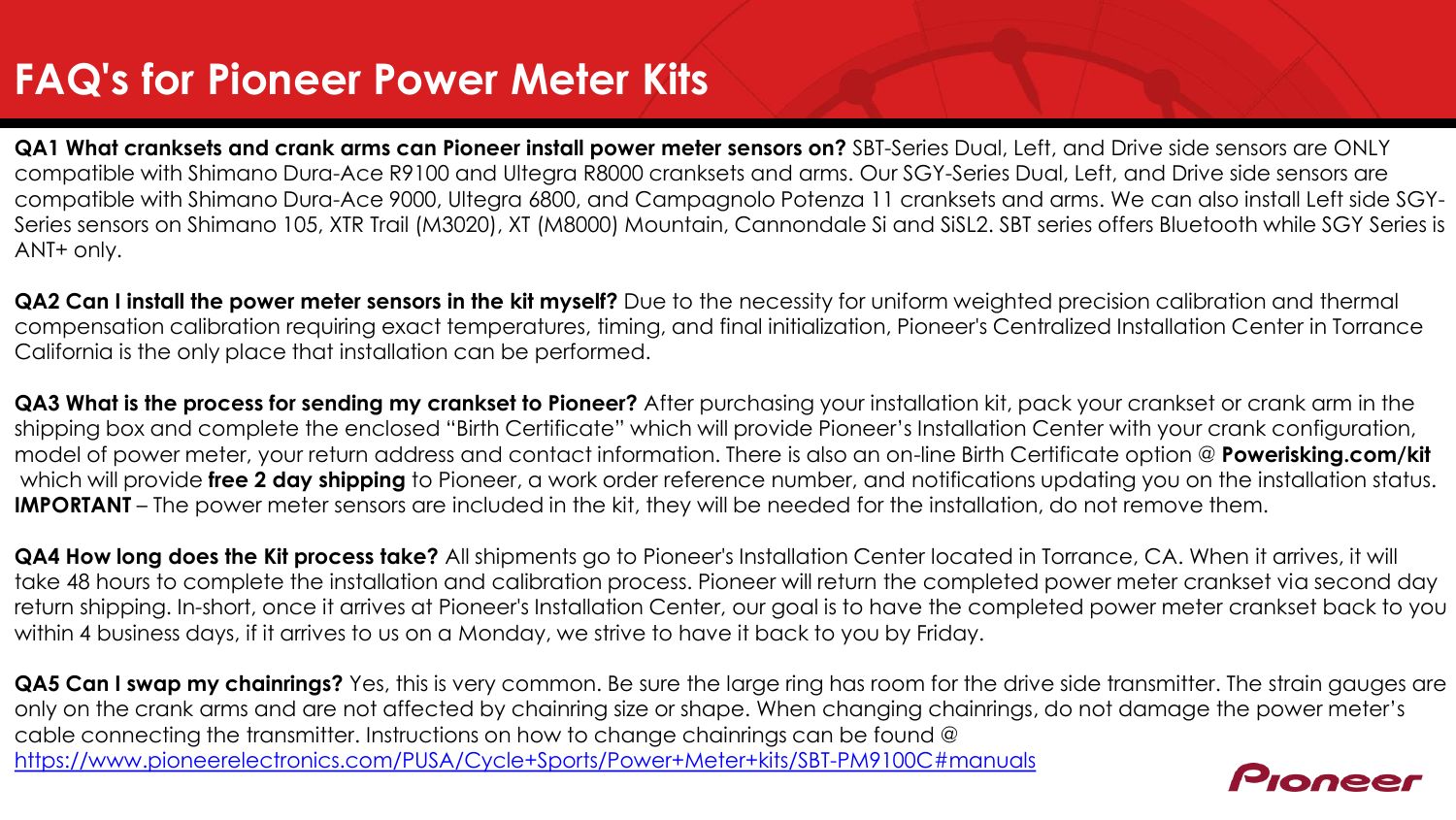#### **FAQ's for Pioneer Cycle Computers**

**QA1 Do Pioneer cycle computers have GPS Navigation?** The SGX-CA600 has both GPS and Navigation capabilities. The SGX-CA500 has GPS for after-ride analysis on Cyclo-Sphere and cycle sites like Strava, Training Peaks, Ride with GPS, and others.

**QA2 Are Pioneer cycle computers touchscreen?** The SGX-CA600 has a 6 button control, the SGX-CA500 is touchscreen.

**QA3 Do Pioneer cycle computers have color display?** The SGX-CA600 is full color, the SGX-CA500 is black and white.

**QA4 Where do I upload and analyze my post ride data?** Cyclo-Sphere is Pioneer's post ride analysis site. The PC Version of the Cyclo-Sphere Website can be found at **https://cyclo-sphere.com**. Create a free account and enter the email and password for your Cyclo-Sphere account into your Pioneer cycle computer under Settings / Cyclo-Sphere to authenticate automatic uploading once you complete a ride. The Cyclo-Sphere website allows you to view detailed analysis results in a large window on your laptop or PC. There is also the **Cyclo-Sphere Analysis App** for iPhone that can be found in the App store. Primary ride data, pedaling data and Pioneer's Segment, Smart Segment, Training Assist and Rankings functions can be displayed. The SGX-CA600 is compatible with the **Cyclo-Sphere Control App** for iPhone and Android that will walk you through the Cyclo-Sphere Analysis authentication process in it's initial set-up wizard.

**QA5 How do I upload my rides to other cycling websites like Strava?** Authentication links are available for Strava and Training Peaks on both Cyclo-Sphere PC site or Cyclo-Sphere Control App. Ride with GPS authentication can be done via the Cyclo-Sphere Control App. Auto forwarding to Todays Plan and Twitter can be authenticated from the Cyclo-Sphere PC site.

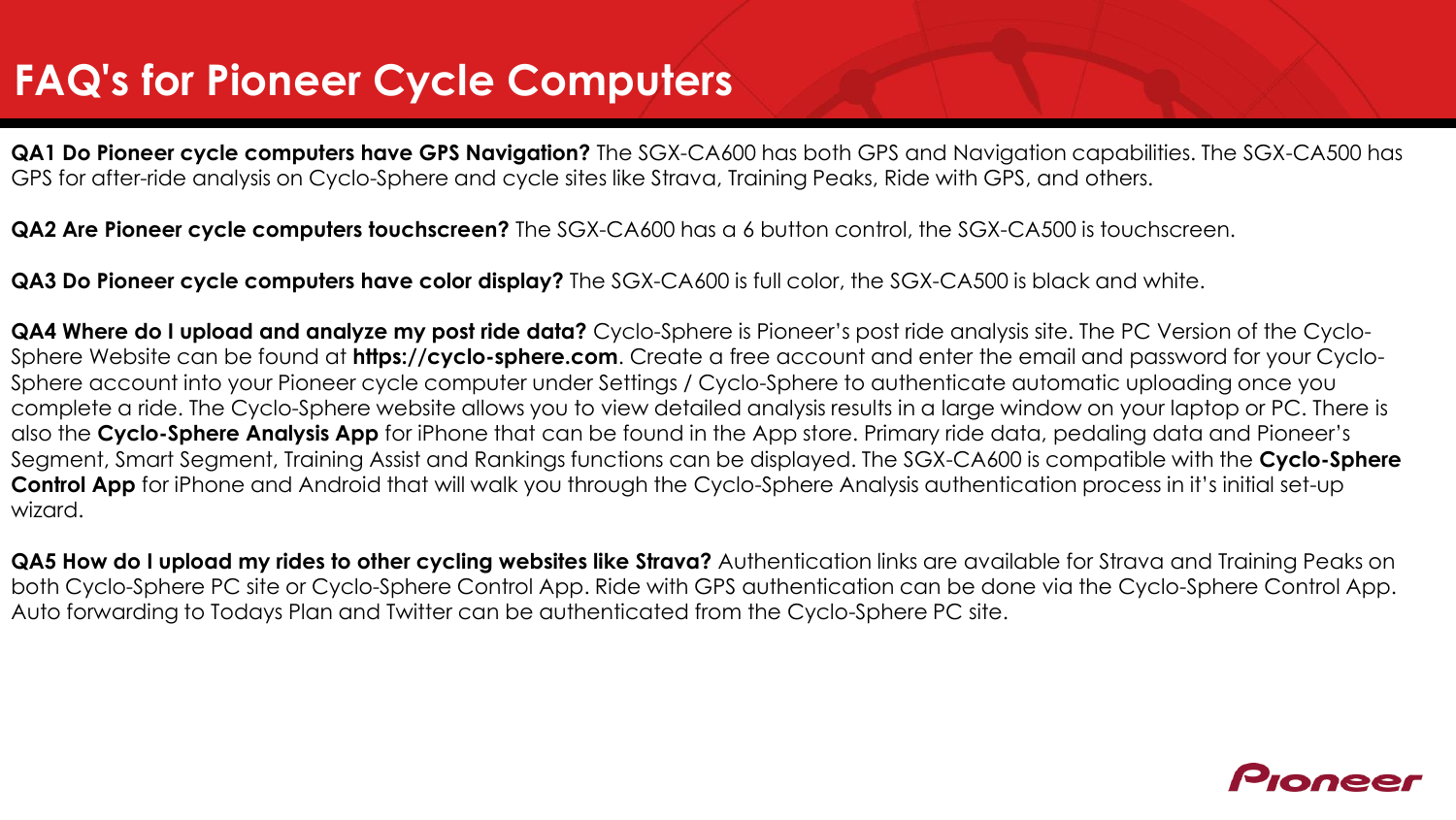#### **FAQ's for Pioneer Cycle Computers**

**QA6. Can I see Strava Live Segments on my Pioneer Cycle Computer?** Yes, the SGX-CA600 is compatible with Strava Live Segments and can be configured for a wide variety of functions including auto page transition to a dedicated Strava Live Segment screen, Distance to Starting Point, Elevation Gain, KOM/QOM, Personal Record, Remaining Distance, Elapsed Time, Ahead / Behind time for your PR or the KOM/QOM, and Segment Profile graphics metrics are available.

**QA7 What Route / Course files are compatible with the SGX-CA600?** The SGX-CA600 can navigate TCX and FIT files downloaded from Stava. Turn by Turn capability are available from Map my Ride, and Apps like Easy Route. You can also create a Route from previous rides and simulate TCX and FIT fileprevious rides on your smart trainer.

**QA8 How long is the battery life on the cycle computer?** Pioneer cycle computers will operate for up to 12 hours when fully charged.

**QA9 What Power Metrics will the SGX-CA600 display?** All ANT+ power metrics are available including discrete L&R / Total Torque Effectiveness, Pedal Smoothness, GPA, GPR and KI, with total TSS and IF as well as NP, NP Lap, NP Last lap. Pioneer's exclusive Force Vector, (Real Time) Intensity and Efficiency metrics are also available when used with a Pioneer Power Meter that the SGX-CA600 can switch into its Pedaling Monitor Mode.